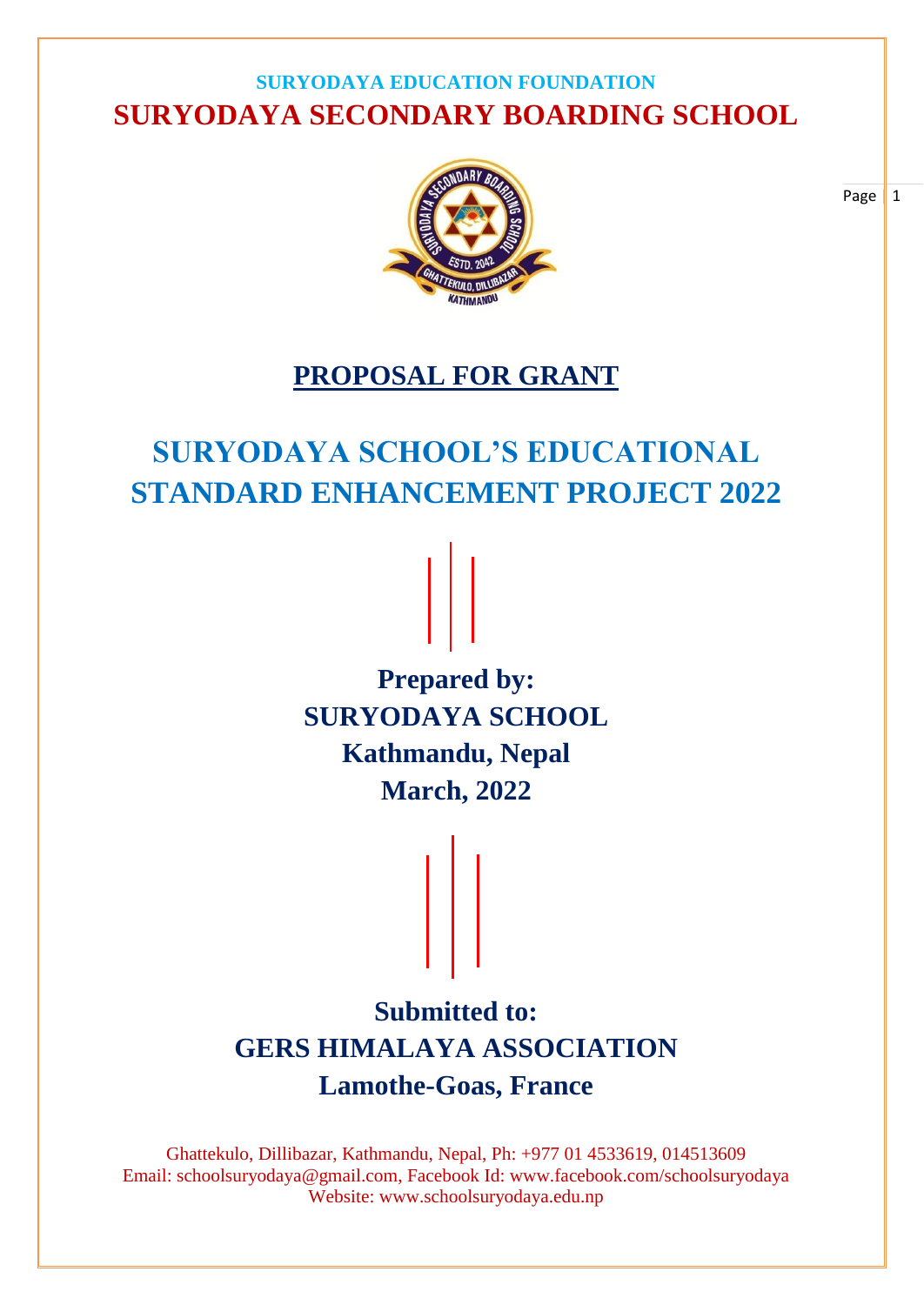#### **SCHOOL'S INTRODUCTION**

**SURYODAYA** is an academic institution serving in the field of quality education in Nepal since its inception in 1985 A.D. It functions under the aegis of 'The Suryodaya Education Foundation' and is located in Ghattekulo, Dillibazar, Kathmandu. More than ten thousand Nepalese students have graduated (school level) from this school and have been working on various reputed sectors in the national and international platforms.

At present, the school has above four hundred students with forty staff members. The school is



currently operating the classes from kindergarten to grade twelve. The school has three rented buildings with 35 rooms. Computer labs, library, science lab, and cafeteria facilities are the major facilities available in the school. School also has a compact playground for the kindergarten, and junior students and a basketball court for high school students.

#### **VISION**

The school has a far-sighted vision to create well-educated, well-rounded, well-mannered, and environmentally aware, peaceful global citizens that will make a better Nepal and the world.

#### **OBJECTIVES**

- To cultivate our students to be wise, compassionate, cultured and active global citizens of the world.
- Developing the potentiality of each of our students is of paramount importance for our institution.
- To empower our students through education; we facilitate the process of Nepal getting pace for a prosperous, self-reliant, peaceful, ethical, and environmentally friendly country.

#### **FEATURES**

- Holistic approach in the teaching-learning process
- High school studies in Hotel Management, Business Studies and Computer Science
- Extra-Curricular Classes: Dance, Music, Art, Extra languages, French language, public speaking and Scouts
- Sports Classes: Basketball, Taekwondo, Cricket and Football
- Congenial environment



Ghattekulo, Dillibazar, Kathmandu, Nepal, Ph: +977 01 4533619, 014513609 Email: schoolsuryodaya@gmail.com, Facebook Id: www.facebook.com/schoolsuryodaya Website: www.schoolsuryodaya.edu.np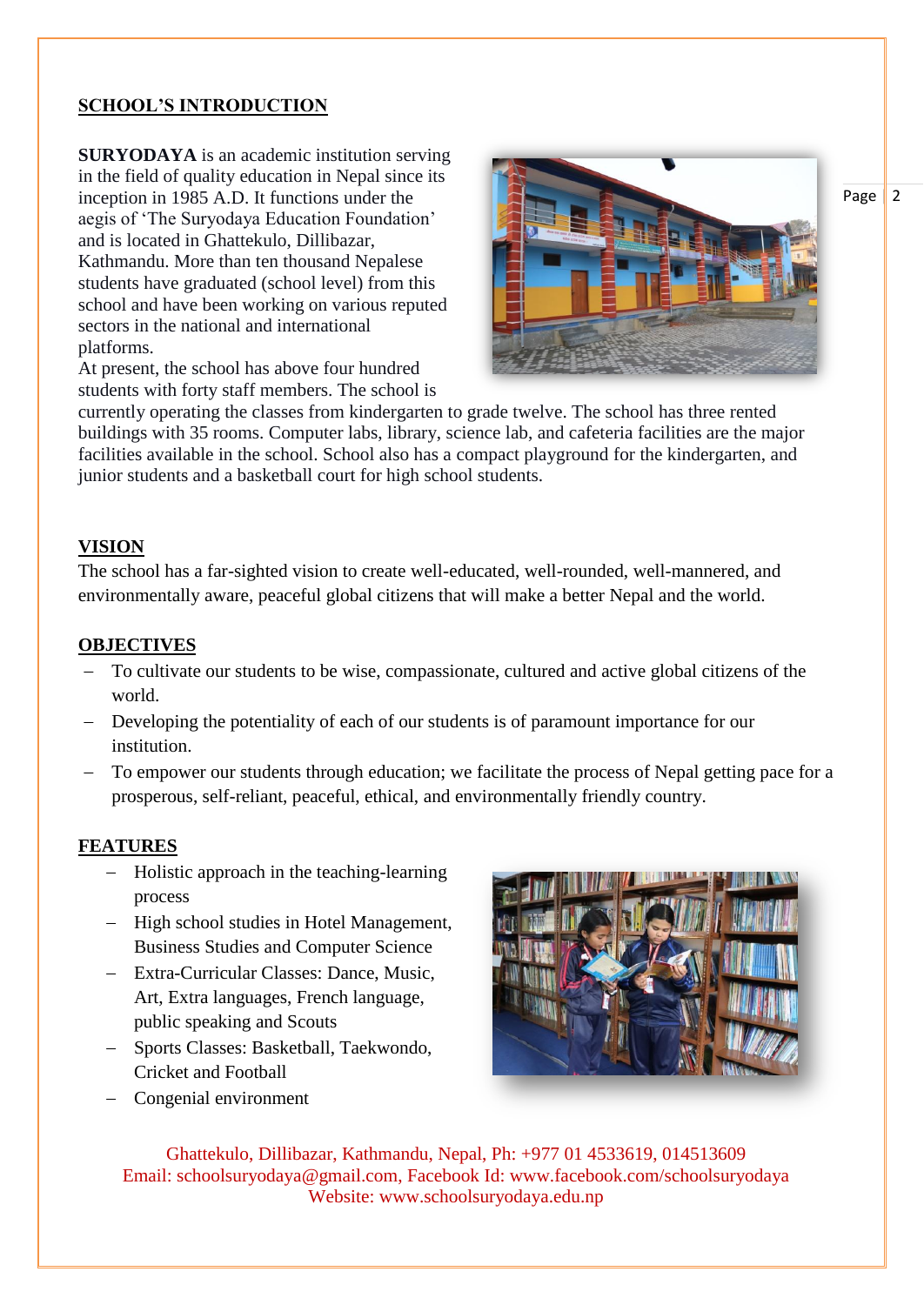#### **SCHOLARSHIPS PROGRAMS**

- Suryodaya School has been providing full and partial financial assistance and scholarships to deserving and needy students.
- School has assisted underprivileged, poor, homeless and deserving students supported by benevolent people from home and abroad.
- Several students are studying in each grade who have been privileged by freeship for their studies, food and accommodation by the school.

### **PRINCIPAL'S PROFILE**

Mr Lachhe Bahadu K.C. is the principal at Suryodaya School. He has been working in the educational sector in Nepal for 35 years. He is also an Associate Professor of Physics at Tribhuvan University Nepal. He was the Past President of the Private and Boarding Schools' Organization Nepal (PABSON) and served the organization from 2013 to 2016 AD. At present, he is the Senior Advisor of PABSON. He also served as the president of Dillibazar Rotary Club (2009-2010), Dillibazar, Kathmandu. He was awarded National Education Award in 2018.



#### **EFFECTS OF EARTHQUAKE 2015**

The earthquake in 2015 severely affected the school. The old rented school building was destroyed in the quake and it had to be demolished. The quake destroyed the office, water supply facility, electricity, playground, auditorium, cafeteria, science labs, library and computer lab. Fortunately, there had not been a loss of life. The school is currently operating in a new building with minimum facilities for the children. The disaster has seriously damaged the school's infrastructure especially the furniture; classroom benches and desks. The school is still managing the same furniture and has not been able to replace them.

#### **EFFECTS OF COVID PANDEMIC**

Due to COVID Pandemic, the school went to a complete shutdown for fifteen months. The school operated the online classes and gave regularity to the academic activities. But many students could not get connected with the school online in the lack of Internet and computer facilities in their homes. The school made efforts to reach out to the students and provide regularity with their academics.

The tuition fee collection from the guardian, which is the only source of income for the school, was substantially reduced during the period. But the expenses remained almost the same as the school has to provide the buildings rent and staff salary. This has led to a tremendous financial burden on the school and a high amount of loans. The school also has to lose its more than two hundred students as

Ghattekulo, Dillibazar, Kathmandu, Nepal, Ph: +977 01 4533619, 014513609 Email: schoolsuryodaya@gmail.com, Facebook Id: www.facebook.com/schoolsuryodaya Website: www.schoolsuryodaya.edu.np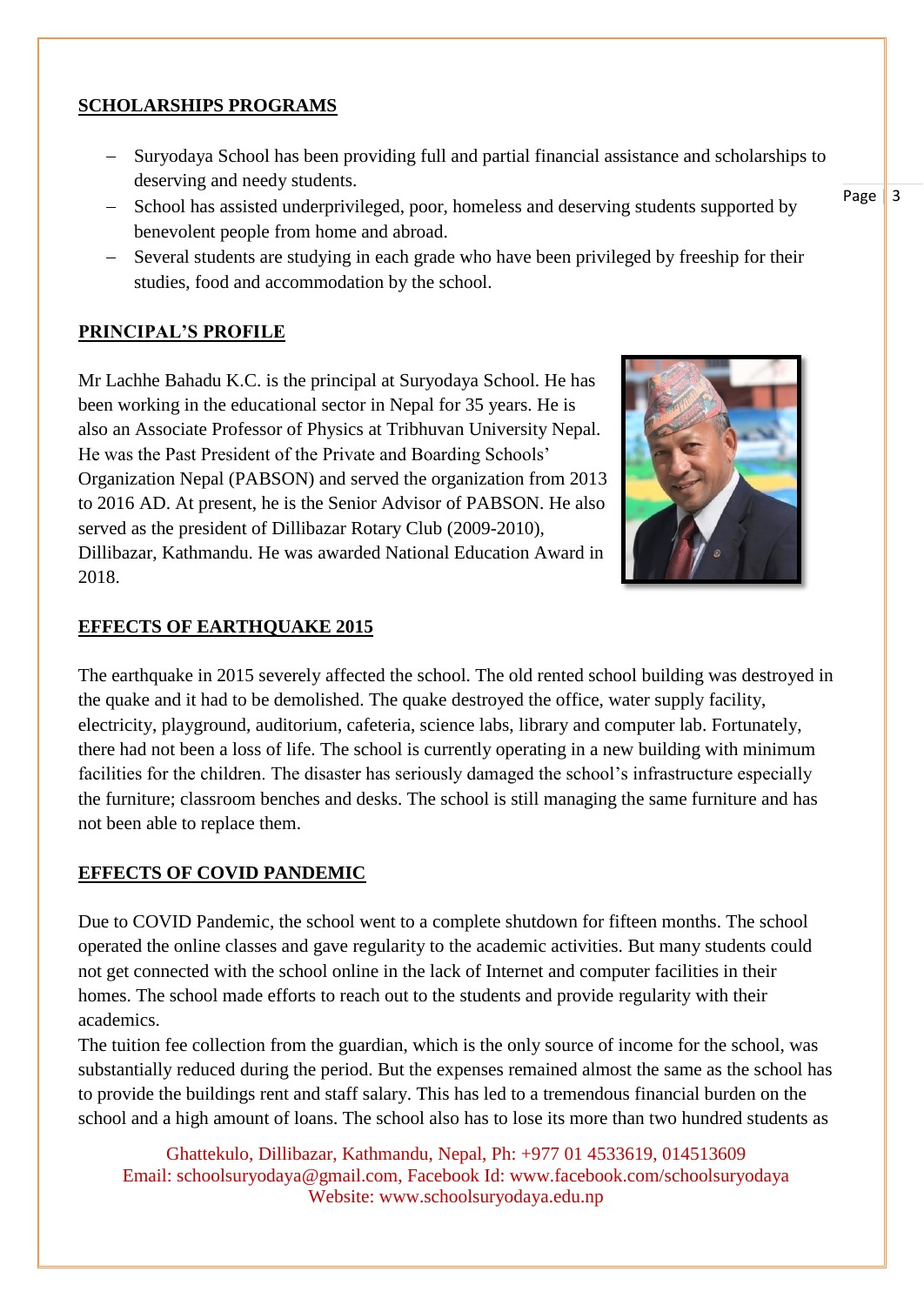many students migrated to the public schools because of their financial crisis. Presently, the school is struggling for survival and sustainability.

### **FUTURE PLANS OF THE SCHOOL**

- The school wants to grow for higher studies facilities for the students in the subjects of Computer Science, Hospitality, Culinary Arts, Tourism, IT, Business Studies, Physics, Chemistry, Biology, Law etc.
- The school is willing to operate vocational and skill-oriented classes for underprivileged and deserving students.
- Provide a number of scholarships to the needy students and support them for the higher studies
- Development of the infrastructure and facilities for the students in the school which include better classrooms, computer lab, science lab, library and cafeteria
- Providing the international standard education to the community youth and children.

## **INTROCUTION TO PROJECT**

The school has prepared this project intending to enhance the school's academic standard with a sustainability goal that will ultimately benefit several students to gain international standard education at a nominal cost.

In this project, the school has been and will be working on upgrading and maintaining the school's academic quality. For which, the school will be focusing on adopting the qualitative and updated teaching-learning methodologies, hiring skilled human resources, organizing co-curricular and extracurricular activities, exposing the students to the latest academic and technological developments, providing the students with the opportunities to explore their interests and skills, and adopting the holistic approach of the learning process.

The school also emphasizes on the infrastructural development to meet the goals of academic upliftment. The school has planned to promote the following sectors of it for the infrastructural development.

- Management of latest and comfortable classroom furniture
- Computer lab with IT facility and latest systems
- Upgrade of cafeteria, library, science lab, music rooms and washrooms
- Construction of seminar or meeting hall (a multipurpose hall)
- Multimedia facilities in each classroom

The school plans to commencement the project on April, 2022.

#### **THE PRESENT NEED**

At present, the school is in considerable need of classroom furniture (desks and benches) for the students of primary level to the high school level students. The classroom furniture that the school is using presently is too old and damaged during the earthquake. They are inadequate for the students.

Ghattekulo, Dillibazar, Kathmandu, Nepal, Ph: +977 01 4533619, 014513609 Email: schoolsuryodaya@gmail.com, Facebook Id: www.facebook.com/schoolsuryodaya Website: www.schoolsuryodaya.edu.np